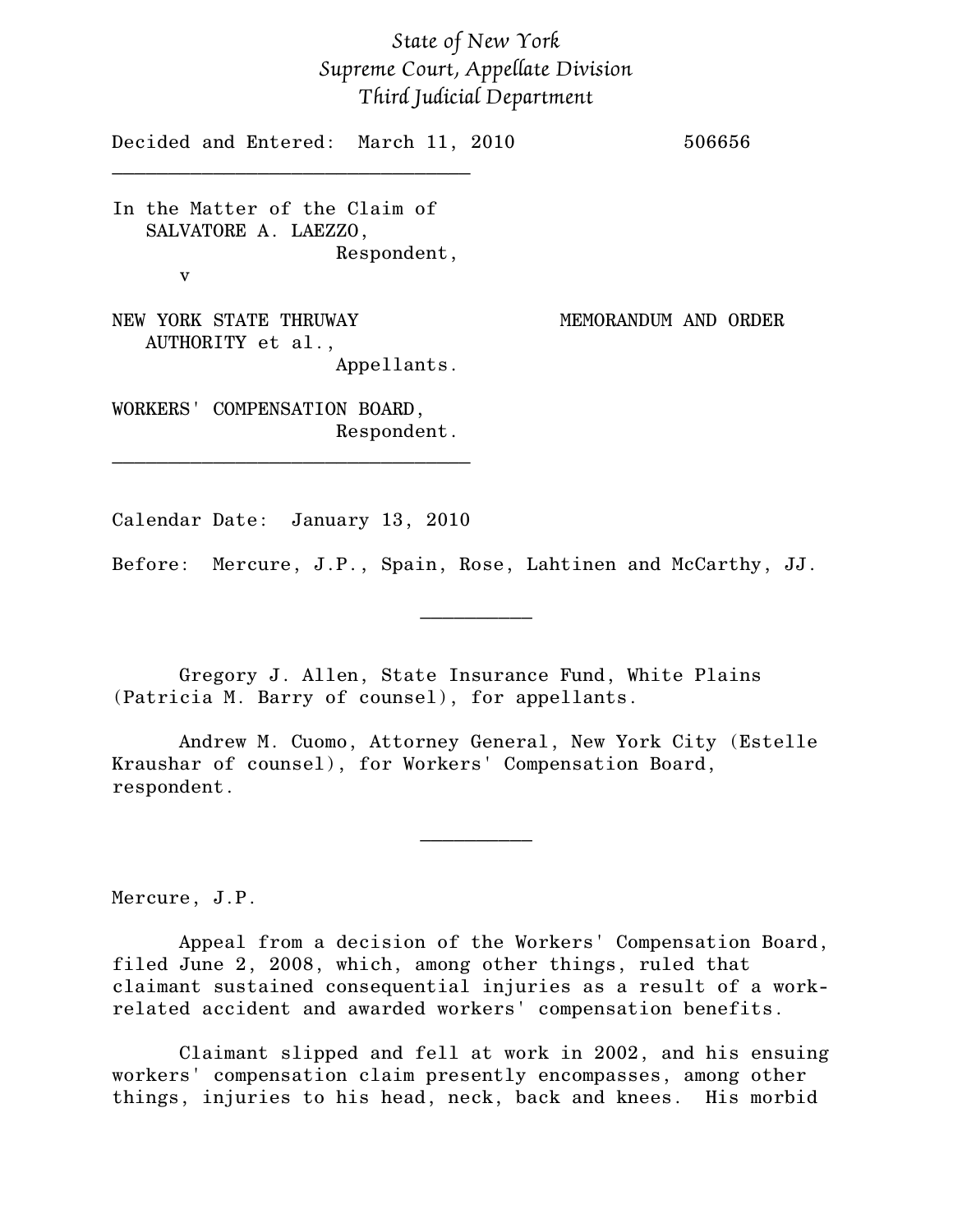obesity has contributed to his knee and back problems and, in an effort to combat those problems and counter a broader threat to his survival, claimant sought authorization to undergo gastric bypass surgery. The Workers' Compensation Law Judge granted his request. Upon review, the Workers' Compensation Board affirmed, holding that the surgery was causally related to the compensable injuries. The employer and its workers' compensation carrier now appeal, arguing that there is no causal link between the surgery and claimant's injuries.

We affirm. The employer is obliged to pay for claimant's medical care "for such period as the nature of the injury or the process of recovery may require" (Workers' Compensation Law § 13 [a]; see Matter of Spyhalsky v Cross Constr., 294 AD2d 23, 25-26 [2002]). There is evidence in the record that claimant has gained a substantial amount of weight since 2002 due to the sedentary lifestyle imposed by the compensable injuries. Claimant's treating orthopedic surgeon opined that claimant's back and knee pain was exacerbated by his obesity and that such could be alleviated by weight loss. An independent medical examiner agreed, opining that weight loss would "certainly" help those conditions. While material in the record before us could support a different result, substantial evidence exists for the Board's determination that claimant's weight gain was caused by his compensable injuries and that gastric bypass surgery "would assist in [his] recovery" (Matter of Bolds v Precision Health, Inc., 16 AD3d 1007, 1009 [2005]; see Workers' Compensation Law § 13 [a]; Matter of Spyhalsky v Cross Constr., 294 AD2d at 25- 26).

We have examined the remaining contentions and find them to be without merit.

Spain, Rose, Lahtinen and McCarthy, JJ., concur.